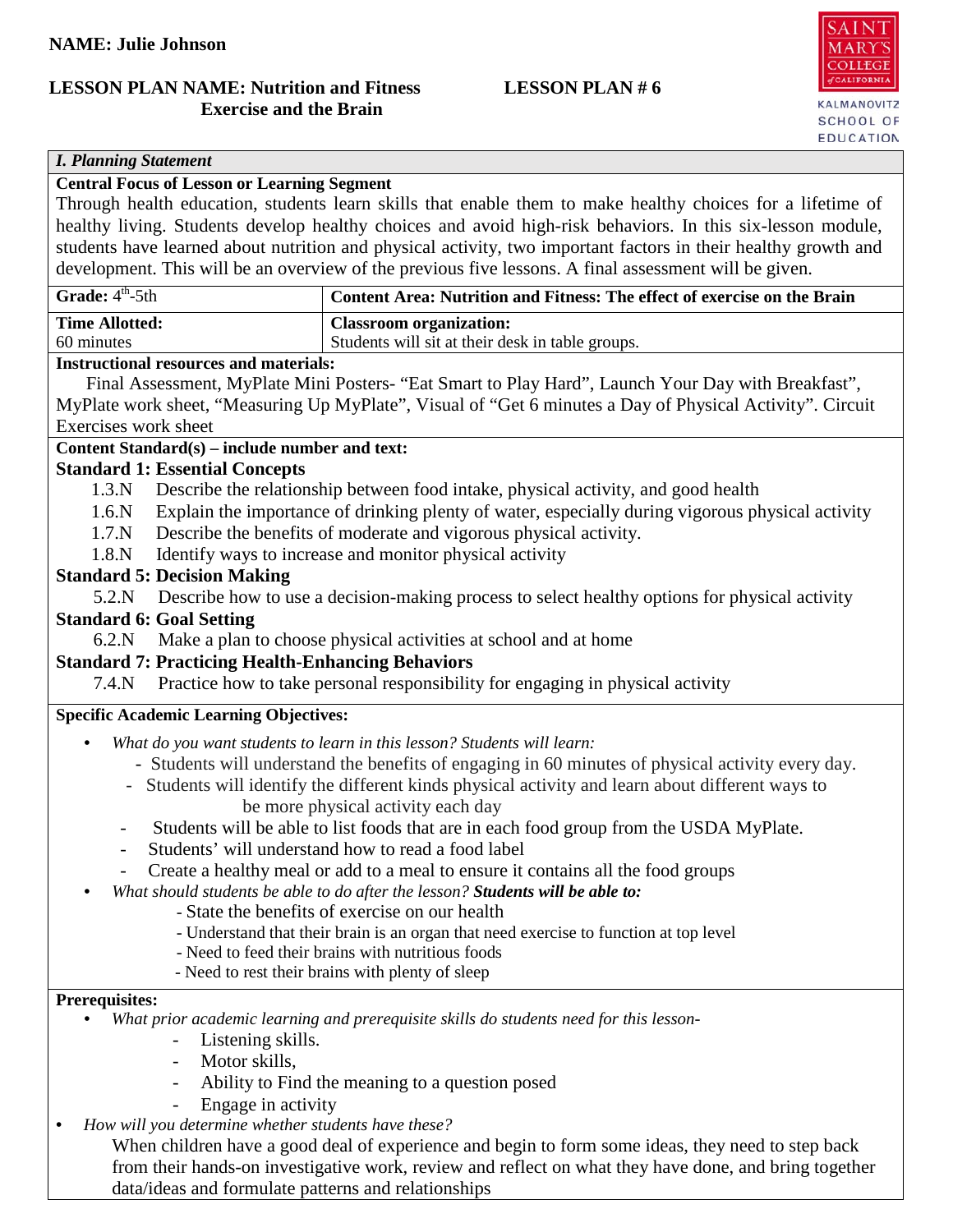• *How will you connect to students' assets, including everyday experiences, cultural and language backgrounds and practices, and interests?* 

Developing an in-depth understanding of each learner can be accomplished by developing student learning profiles to capture five important dimensions of learning identity: *biological traits, cultural and societal factors, emotional and social influences, academic performance*, and *learning preferences*. Work to make each lesson meaningful to all students. Adopt a student-centered approach to instruction increase opportunities for student engagement, which then helps everyone more successfully achieve the course's learning objectives

## **(If Applicable) Key ELD Standard(s):**

# **Academic Language:**

# **Academic language demands:**

• *What academic language is used in the lesson? (language functions, vocabulary/symbols, syntax and discourse)* Listening along with student being able to evaluate, describe, and identify the information they will be learning. Another key language demand will be speaking out loud to a partner, table group, or entire class. Students will define vocabulary words and connect to the instructions. Students will need to describe what nutrition is and how they can make good nutritional choices.

# **Academic language supports:**

- *Identify the specific strategies/tasks/language supports used before and during the lesson to help all students meet the language demands.* 
	- Provide a brief overview of the content material being presented
	- Make available scaffolding and extension options to build on previous learning
	- Stop and summarize Identify important concepts
	- Maintain eye contact to engage in active listening

# **Accommodations (to ensure all students have access to the curriculum):**

- *Describe your instructional strategies and planned supports for:*
	- *individual and/or groups of students who are learning English*

-Direct/indirect modeling of English language structures and conventions with corrective feedback

- -Decoding simple reading passages
- -Daily language lessons in writing, spelling, and grammar that are connected to the related readings of the content curriculum, not taught as isolated and unrelated skills
- -Giving students an amount of "wait time" to interpret information or to process questions related to content is encouraged before demanding a response.
- *individual and/or groups of students who have special needs*
	- -Extended time to complete assessments will be provided for those students who need that time, or who are guaranteed that time according to I.E.P.s or 504 plans.
	- -Summarizing, paraphrasing, and notes will be provided for those students who struggle with reading comprehension and written expression, or those who are guaranteed those accommodations according to I.E.P.s or 504 plans.
	- -Proficiency of a specific skill/concept will be appropriate alternative assessments for those students whose multiple intelligences have large weaknesses in reading comprehension and written expression

-Use *negotiating of meaning* to provide ways to express needs, ideas, thoughts, and intentions

## **Assessment:**

- *Describe your planned formal and informal assessments.*
- *-* Formal assessment will be given following review and discussion.
- *How will your assessment(s) provide evidence of student learning?* Through shared activity and table discussions and final assessment and journal entry
- *Describe any adaptations of your assessments for:* 
	- *individual and/or groups of students who are learning English?*
		- -Giving students an amount of "wait time" to interpret information or to process questions related to content is encouraged before demanding a response.
	- *individual and/or groups of students who have special needs?*

-Extended time to complete assessments will be provided for those students who need that time, or who are guaranteed that time per I.E.P.s or 504 plans.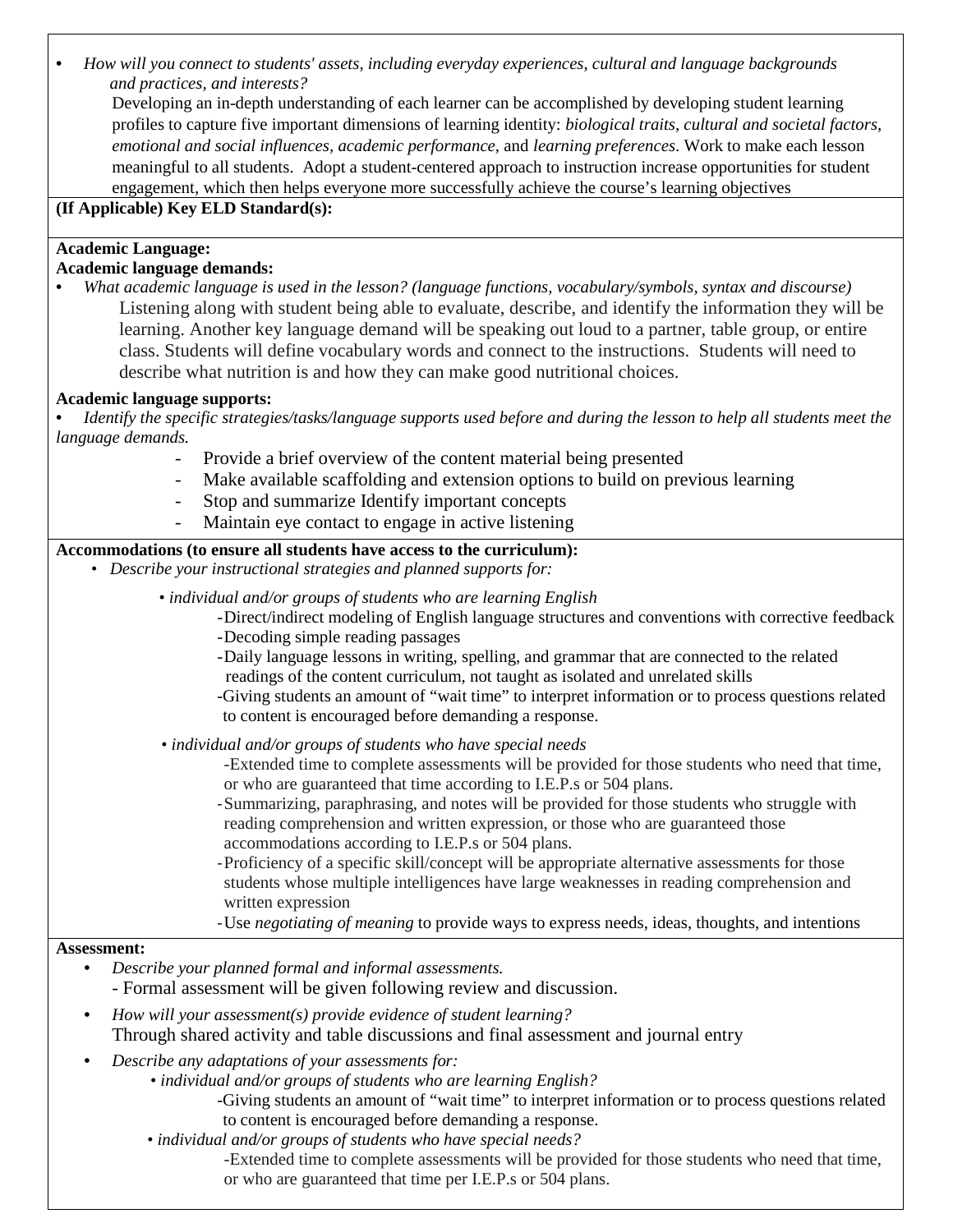|                   | <b>II. Instructional Sequence</b>                                                                                                                                                                                                                                                                                                                                                                                                                                   |  |  |  |  |
|-------------------|---------------------------------------------------------------------------------------------------------------------------------------------------------------------------------------------------------------------------------------------------------------------------------------------------------------------------------------------------------------------------------------------------------------------------------------------------------------------|--|--|--|--|
| <b>Time</b><br>20 | Set or introduction:<br>How will you begin the lesson? How will you present a problem or question, engage and motivate learners,<br>connect to prior experience, activate prior knowledge and/or share learning outcomes?                                                                                                                                                                                                                                           |  |  |  |  |
| mins              | REVIEW key points from lessons 1-5                                                                                                                                                                                                                                                                                                                                                                                                                                  |  |  |  |  |
|                   | Summarize MyPlate: Handout the blank MyPlate and "Measuring Up MyPlate" worksheets, one<br>blank sheet of paper and a pencil.                                                                                                                                                                                                                                                                                                                                       |  |  |  |  |
|                   | Review MyPlate using the visual * "Eat Smart to Play Hard" mini- poster. Review the food groups and<br>how food affects growth and energy levels for daily activity, starting with a good breakfast.                                                                                                                                                                                                                                                                |  |  |  |  |
|                   | ASK why is Breakfast important? - Equals fuel for the brain and for learning and energy to play.<br>Allow students to answer. Suggest protein and a source of energy.<br>Tell the students that they will now get to design their own meal plans (or My Plate plates).<br>Direct students to work on the MyPlate worksheet and then the "Measuring Up MyPlate" right after.<br>The purpose here is to let them show you they understand what good food choices are. |  |  |  |  |
|                   | Give instructions for both so that they can work at their own pace.<br>For blank plate, fill in/divide plate and label it with pencil. No coloring or shading, keep it simple.                                                                                                                                                                                                                                                                                      |  |  |  |  |
|                   | Instruct students to work on "Measuring Up MyPlate" only doing the first part where they circle the<br>foods and then add them up. If there is time to make the menu, they can go ahead and do it, or they can<br>take the worksheet home and complete at home.                                                                                                                                                                                                     |  |  |  |  |
| 20                | <b>Developing Content/Body of Lesson:</b>                                                                                                                                                                                                                                                                                                                                                                                                                           |  |  |  |  |
| mins              | What learning tasks and instructional strategies will you use in the main part of the lesson? How will the lesson<br>unfold? What if students finish early or are not finished?                                                                                                                                                                                                                                                                                     |  |  |  |  |
|                   | <b>Activity: Designing an Exercise Circuit</b>                                                                                                                                                                                                                                                                                                                                                                                                                      |  |  |  |  |
|                   | <b>Show visual "Get 60 Minutes a Day of Physical Activity"</b>                                                                                                                                                                                                                                                                                                                                                                                                      |  |  |  |  |
|                   | Handout the "Circuit Exercise for Kids" worksheet.<br>Tell students that now that they have created a menu for fueling up their bodies, they will get to design                                                                                                                                                                                                                                                                                                     |  |  |  |  |
|                   | an exercise circuit (sequence) to use up some of that energy.                                                                                                                                                                                                                                                                                                                                                                                                       |  |  |  |  |
|                   | Briefly recap main points from the exercise lesson by asking students what are some good reasons why<br>exercise is important?                                                                                                                                                                                                                                                                                                                                      |  |  |  |  |
|                   | Show visual: "Exercise Pyramid".                                                                                                                                                                                                                                                                                                                                                                                                                                    |  |  |  |  |
|                   | Instruct students to look at the handout and at the exercise pyramid for exercises or movement to add to<br>their circuits. They can add in one or two of their own.                                                                                                                                                                                                                                                                                                |  |  |  |  |
|                   | <b>Instruct them to</b> design their own exercise circuits to follow at the playground (at school).<br>Pick at least 3 exercises from the list and create your own exercise sequences. There is room for 3 on<br>the worksheet. Try to mix up the intensity from high, medium, and low.                                                                                                                                                                             |  |  |  |  |
|                   | Write out some examples of an exercise circuit on the board. Encourage them to get creative and have<br>fun!                                                                                                                                                                                                                                                                                                                                                        |  |  |  |  |
|                   | <b>Discussion</b><br>Ask your students questions: How was it for you to design the circuits? What did you like and not like<br>about the activity? Do you think you will be able to follow it?                                                                                                                                                                                                                                                                      |  |  |  |  |
|                   | Could the circuits take up 60 minutes of daily physical activity time? How many circuits would equal<br>60 minutes? How would they need to change their circuit to a longer or shorter time?                                                                                                                                                                                                                                                                        |  |  |  |  |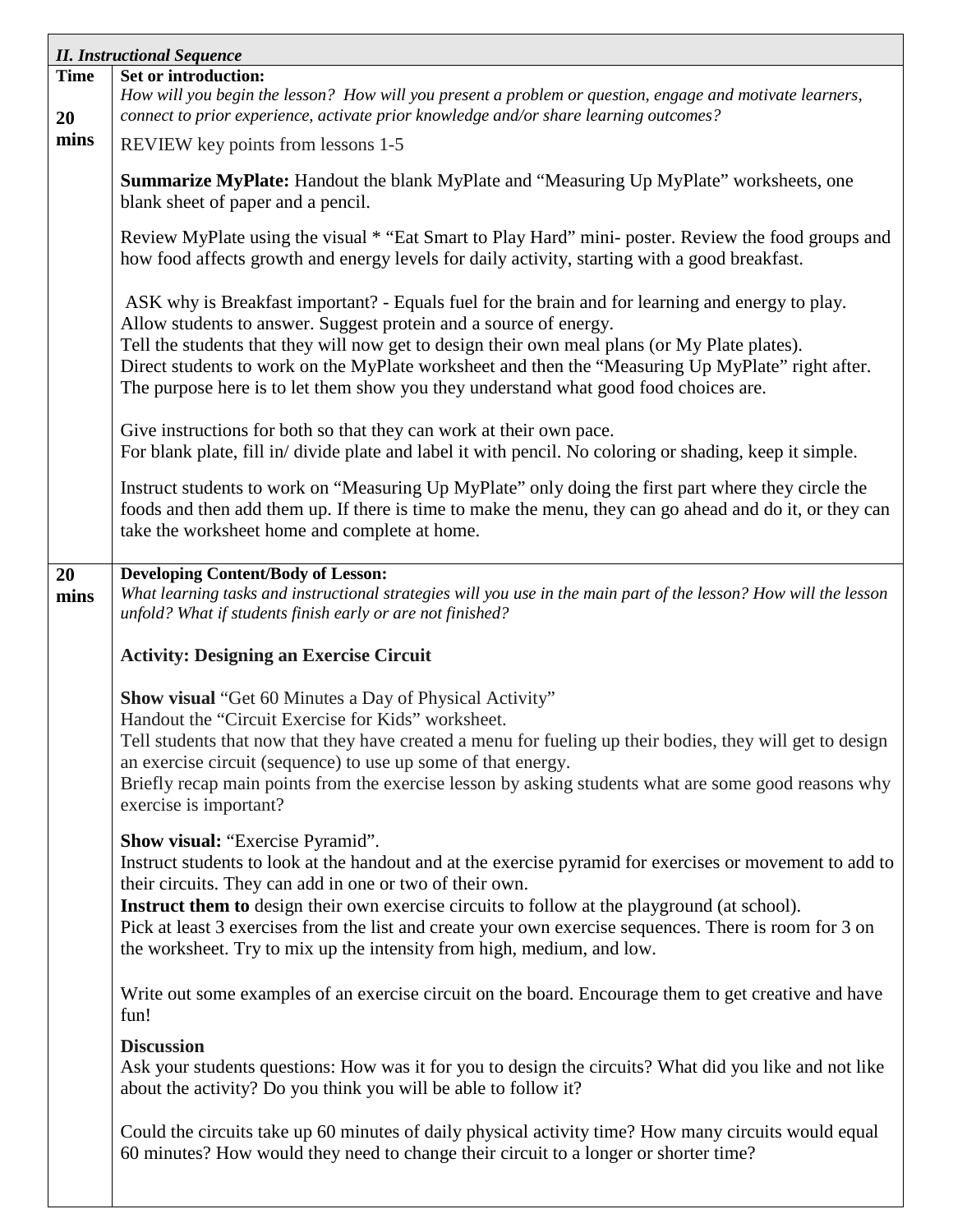| 15<br>mins      | <b>Closure:</b><br>How will learners summarize or reflect on what they learned (for example, share work, share a strategy, share a<br>process, discuss what they learned, raise a new question)?                                                         |  |  |  |  |
|-----------------|----------------------------------------------------------------------------------------------------------------------------------------------------------------------------------------------------------------------------------------------------------|--|--|--|--|
|                 | <b>ASSESSMENT</b> form- Hand out assessment for students to fill out.                                                                                                                                                                                    |  |  |  |  |
|                 | Encourage the students to continue to try different types of activities and exercise. Encourage them to<br>taste new foods often and throughout their lives. If possible grow food, grocery shop with your family,<br>and learn to prepare simple meals. |  |  |  |  |
|                 | Let students know that they will be completing an assessment. - Hand out the assessment and tell<br>students they have 15 minutes to complete.                                                                                                           |  |  |  |  |
|                 | <b>Monitoring and Informal Assessment:</b><br>Throughout the lesson, how will you determine what students are understanding? What kind of questions will<br>you ask? What will you be watching for? How will you keep students on task?                  |  |  |  |  |
|                 | Monitor informal assessment by watching students engage in the activity                                                                                                                                                                                  |  |  |  |  |
| $5\overline{)}$ | <b>Extending the Lesson/Homework (optional):</b>                                                                                                                                                                                                         |  |  |  |  |
| mins            | Ask students to practice at least one of their exercise circuits during the next week.<br>Goal setting: Have them decide what day they will do it and when. For example: Next Friday during<br>recess.                                                   |  |  |  |  |
|                 | <b>Reflection, Next Steps:</b>                                                                                                                                                                                                                           |  |  |  |  |
|                 | Integrate Brain Boosting Breaks into the classroom or school. Informally check snacks and lunches<br>from time to time and remind students about healthy food choices.                                                                                   |  |  |  |  |

# **References and Resources**

# **Visuals/ Handouts**

American Heart Association. (2007). "Activity Pyramid". Retrieved from [http://www.heart.org/idc/groups/heart](http://www.heart.org/idc/groups/heart-)public/@wcm/@global/documents/downloadable/ucm\_305553.pdf

American Heart Association. (2012). Get 60 Minutes a Day of Physical Activity". Retrieved from [http://www.heart.org/idc/groups/heart-public/@wcm/@fdr/documents/downloadable/ucm\\_467894.pdf](http://www.heart.org/idc/groups/heart-public/@wcm/@fdr/documents/downloadable/ucm_467894.pdf)

Reich, Amy. ( 2018). " Circuit Exercise for Kids" worksheet for the activity.

USDA. "Eat Smart to Play Hard" mini- poster (2 pages). (MyPlate information with connection to physical activity). Retrieved from https://www.fns.usda.gov/sites/default/files/eatsmartminiposter.pdf

- USDA. "Snack of Champions". Worksheet. Retrieved from [https://fns](https://fns-prod.azureedge.net/sites/default/files/tn/sump_level2.pdf)[prod.azureedge.net/sites/default/files/tn/sump\\_level2.pdf](https://fns-prod.azureedge.net/sites/default/files/tn/sump_level2.pdf)
- USDA. "Measuring Up MyPlate". Worksheet. Retrieved from https://fnsprod.azureedge.net/sites/default/files/tn/sump\_level2.pdf
- USDA. Blank MyPlate worksheet.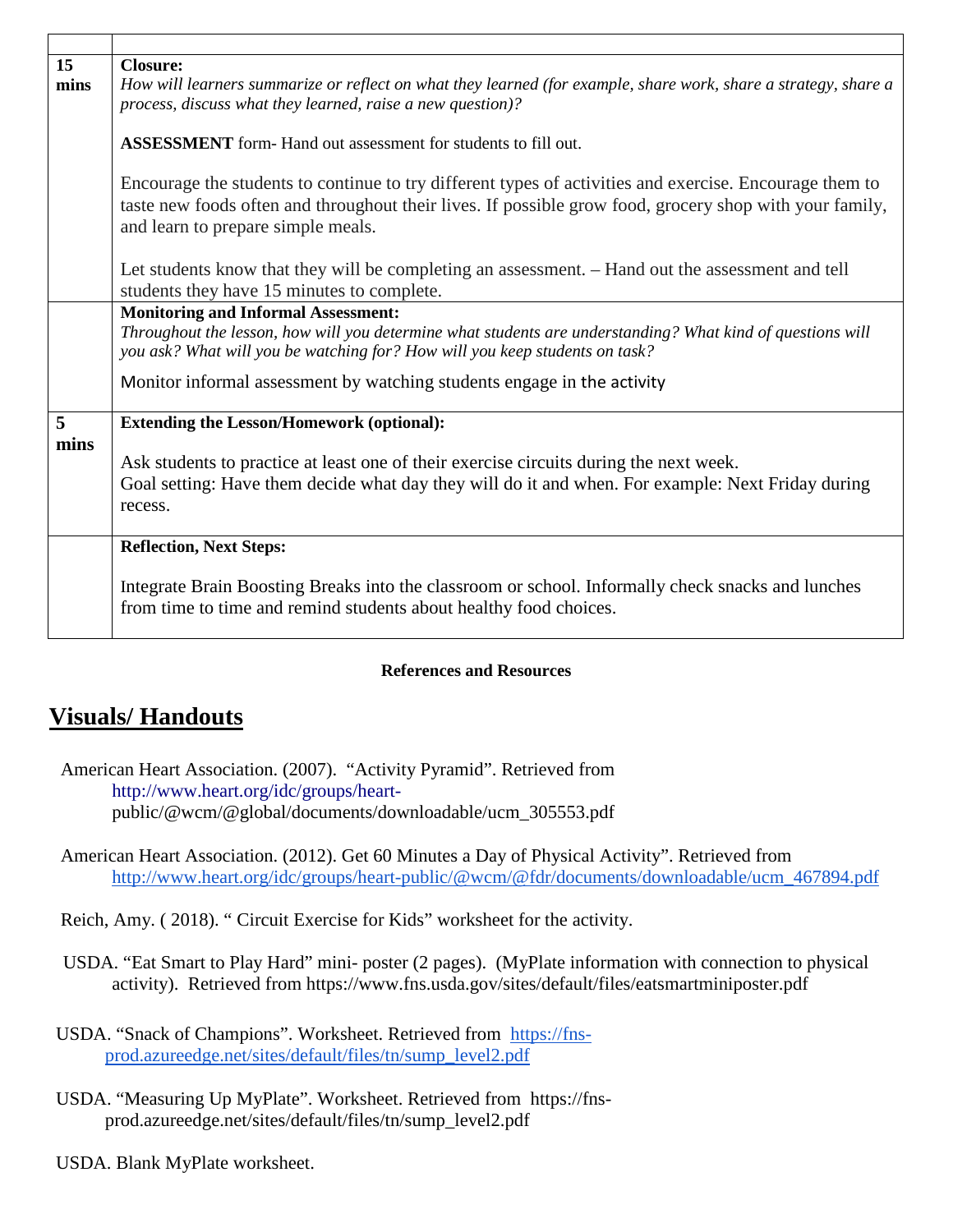





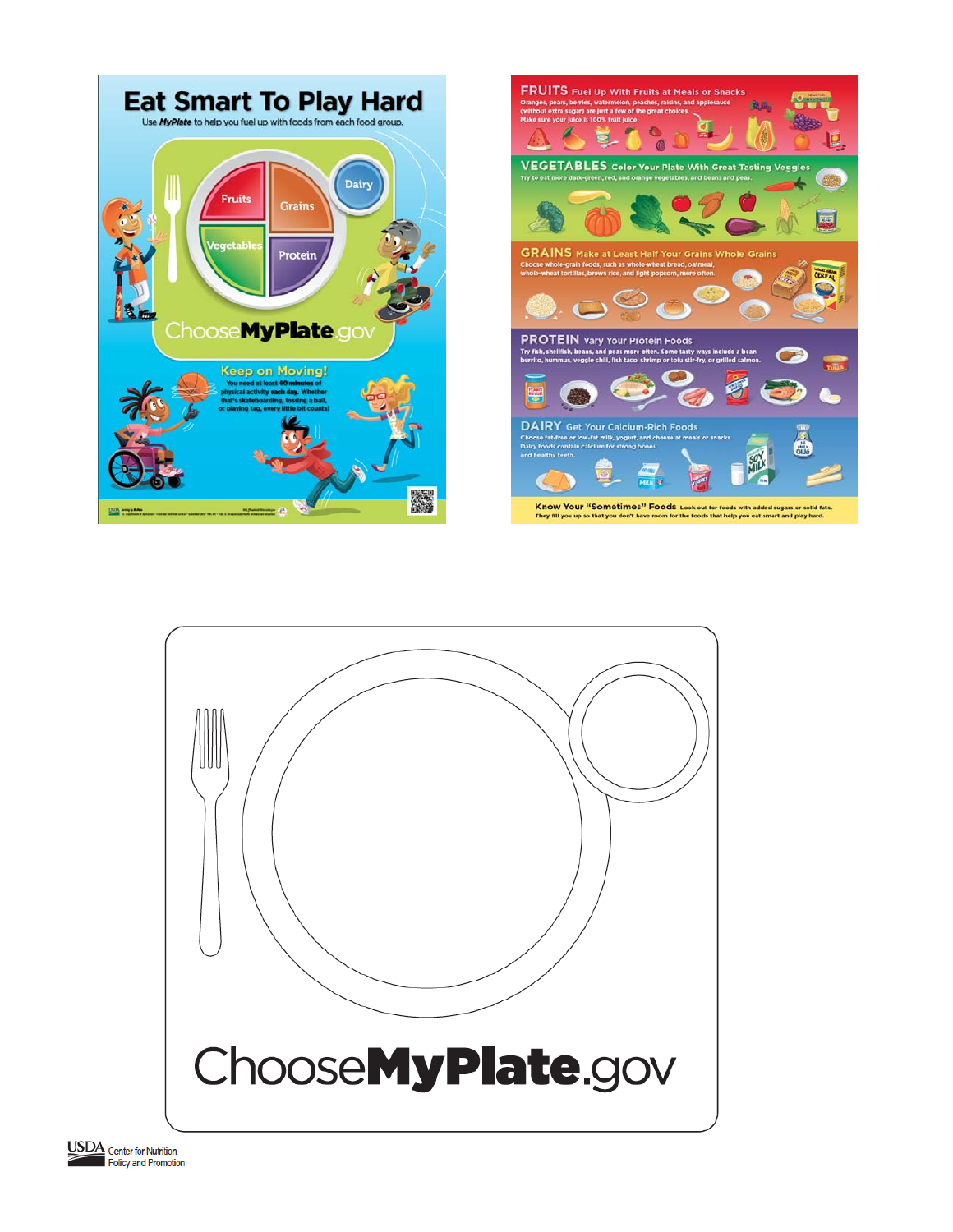

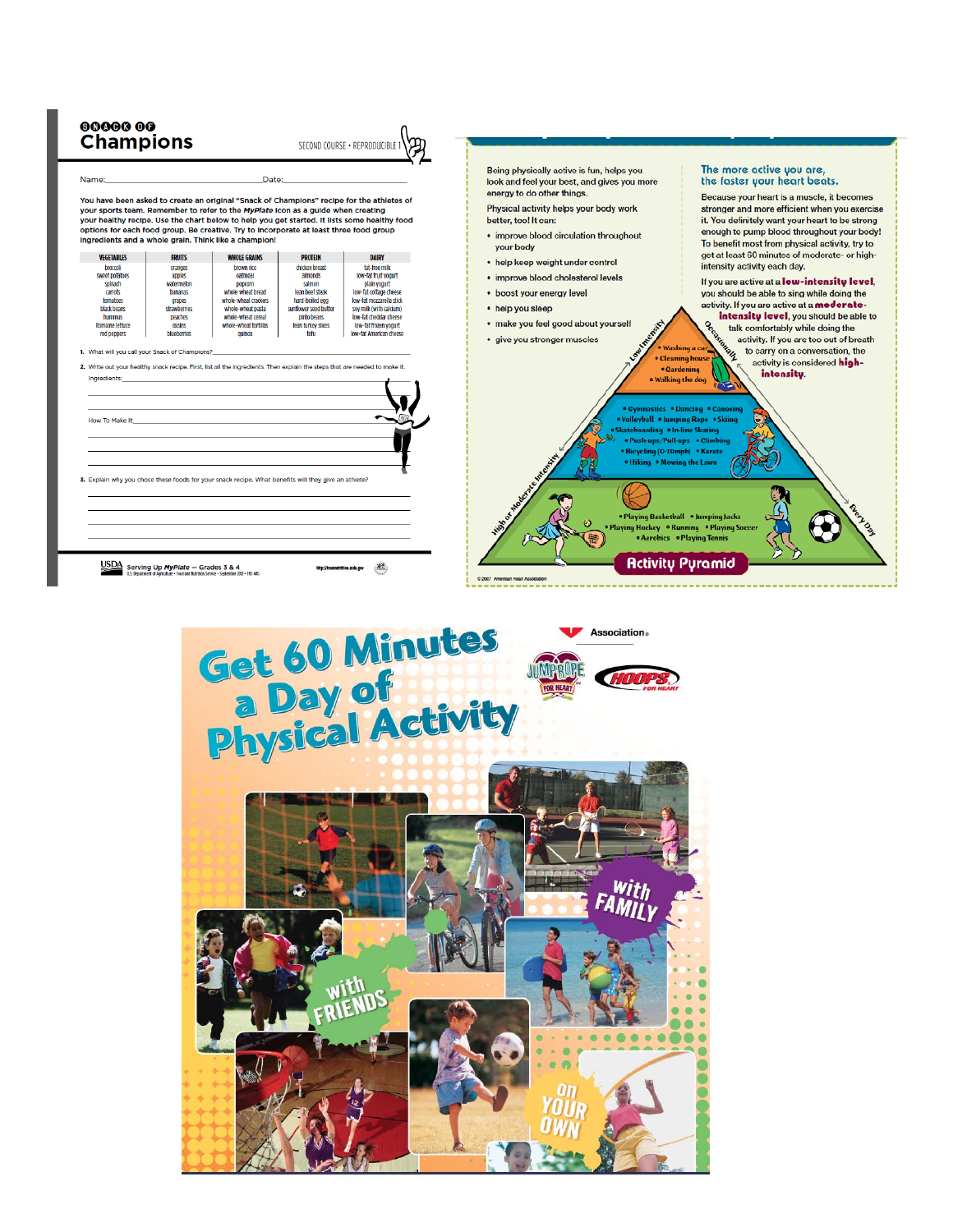# 000000000000 **MyPlate**

SECOND COURSE . REPRODUCIBLE

Name: Date: Lucia needs your help to eat smart and play hard. On the chart below, circle foods and drinks for her for 1 day. On another piece of paper, write a menu for her meals and snacks using the foods you circled. Lucia is a moderately active 9-year-old girl. She needs to eat the following amounts from each food group each day: Vegetables **OF** Fruits **Grains**<br>2 cups **CO** 11/<sub>2</sub> cups 5 ounces **Protein Foods** Dairy 5 ounces 3 cups Add up the amounts of foods in each food group your circled food choices provide. Do the meals and snacks you planned give her what she needs for the day?

Note: "oz" is the abbreviation for ounce.

| <b>VEGETABLES</b>                                                | <b>FRUITS</b>                                                                                                             | <b>GRAINS</b>                                                                                                     | <b>PROTEIN</b>                           | <b>DAIRY</b>                                          |
|------------------------------------------------------------------|---------------------------------------------------------------------------------------------------------------------------|-------------------------------------------------------------------------------------------------------------------|------------------------------------------|-------------------------------------------------------|
| small bowl of<br>romaine lettuce<br>$(1/2)$ CUD)                 | small orange<br>$(1/2$ CUD)                                                                                               | 2 slices whole-wheat<br>slice of turkey<br>bread<br>(1 <sub>OZ</sub> )<br>(2 oz whole grains)                     |                                          | glass fat-free milk<br>$(1$ CUD)                      |
| small bowl spinach<br>$(1/2)$ CUD)                               | small apple<br>$(1/2)$ cup)                                                                                               | 5 whole-wheat crackers<br>(1 oz whole grains)                                                                     | 1 hard-boiled egg<br>(1 <sub>OZ</sub> )  | 2 slices low-fat<br>Swiss cheese<br>$(1$ cup $)$      |
| medium baked potato<br>$(1$ $CUD)$                               | large banana<br>$(1$ CUD)                                                                                                 | $\frac{1}{2}$ cup cooked<br>$\frac{1}{2}$ cup cooked<br>black beans<br>brown rice<br>(1 oz whole grains)<br>(20Z) |                                          | 1.5 oz low-fat shredded<br>cheddar cheese<br>(1 cup)  |
| 12 baby carrots<br>(1 cup)                                       | 16 grapes<br>$(1/2$ cup)                                                                                                  | packet of Instant<br>small hamburger patty<br>oatmeal<br>(3 <sub>oz</sub> )<br>(1 oz whole grains)                |                                          | snack-size container<br>low-fat yogurt<br>$(1/2$ Cup) |
| large sweet potato<br>$(1$ CUD $)$                               | small chicken<br>3 cups popped<br>mango<br>breast half<br>popcorn<br>(1 cup)<br>(1 oz whole grains)<br>(3 <sub>0</sub> z) |                                                                                                                   | 1 fat-free milk chug<br>$(1$ $CUD)$      |                                                       |
| 6 - 8 cherry tomatoes<br>$(1$ $\text{cup})$                      | large peach<br>$(1$ CUD)                                                                                                  | medium plece of<br>cornbread<br>(2 oz refined grains)                                                             | 12 almonds<br>(1 <sub>OZ</sub> )         | slice low-fat<br>American cheese<br>$(1/2)$ CUD)      |
| large ear of corn<br>$(1$ $\text{cup})$                          | large plum<br>$(1/2)$ cup)                                                                                                | small whole-wheat<br>tortilla<br>(1 oz whole grains)                                                              | small salmon patty<br>(3 <sub>0</sub> z) | small low-fat<br>milk carton<br>(1 cup)               |
| side of cooked<br>collard greens<br>$(^3/4$ CUD)                 | snack container of<br>pineapple<br>$(1/2)$ cup)                                                                           | 1 slice white bread<br>(1 oz refined grains)                                                                      | 2 slices ham<br>(2 <sub>0</sub> z)       |                                                       |
| side of cooked lentils<br>$(Y_2$ cup)                            | small bowl of<br>blueberries<br>$(1/2$ cup)                                                                               | 1 cup whole-wheat<br>pasta<br>(2 oz whole grains)                                                                 | 3 small turkey<br>meatballs<br>(20Z)     |                                                       |
| 4 tablespoons<br>tomato sauce<br>$(1/4$ CUD)                     | glass of 100% fruit juice<br>(1 cup)                                                                                      | 1 bowl low-fat granola<br>(1 oz whole grains)                                                                     | 1 cup veggle chili<br>(2 <sub>0</sub> z) |                                                       |
| <b>TOTAL CUPS:</b><br><b>TOTAL CUPS:</b><br><b>TOTAL OUNCES:</b> |                                                                                                                           | <b>TOTAL OUNCES:</b>                                                                                              | <b>TOTAL CUPS:</b>                       |                                                       |



Serving Up MyPlate - Grades 3 & 4 U.S. Department of Agriculture . Food and Nutrition Service . September 2012 . FNS-445

http://teamnutrition.usda.go

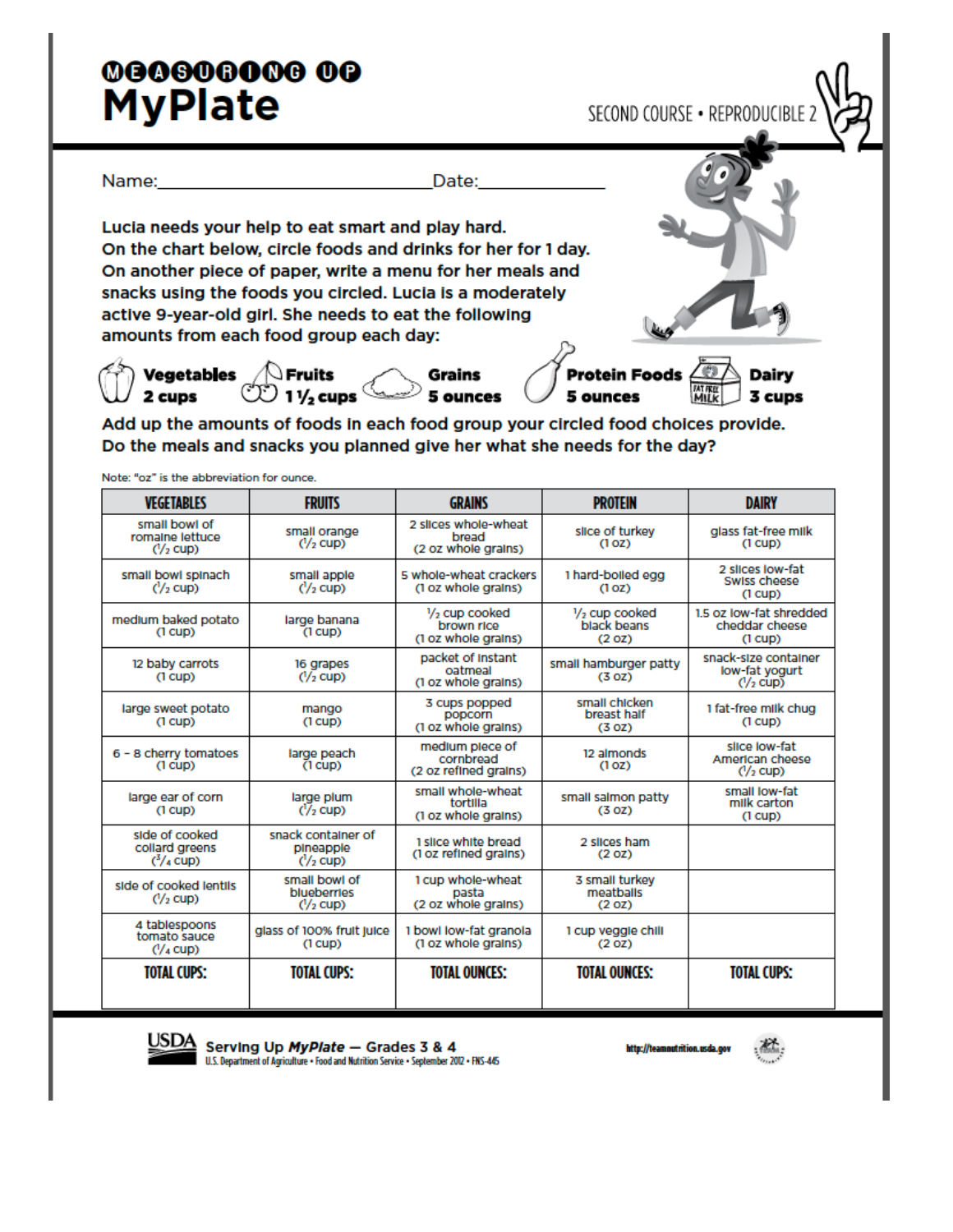# **Circuit Exercise for Kids!**

Design your own exercise circuit to follow at the playground.

Pick at least 5 exercises from the list below and create your own exercise sequences. Try to mix up the intensity from high, medium, and low.

# **Get creative and have fun!**

| Jumping jacks                     | <b>Squats</b>     |
|-----------------------------------|-------------------|
| Running in place for 30 seconds   | Push ups          |
| Run                               | Bicycle in place  |
| Crawl                             | Sit ups           |
| Jump rope                         | <b>Touch toes</b> |
| Hop on one foot, then switch feet | Dance             |
| Hang on monkey bars               | March in place    |
| Pull-ups                          | Kick ball         |
| Hula hoop                         | Play catch        |
| Jump over tires or logs           | Walk on tiptoe    |
| Walk across balance bar           | Lunges            |
| Downward dog (yoga)               | Yoga poses        |
| ADD YOUR OWN HERE:                |                   |
|                                   |                   |